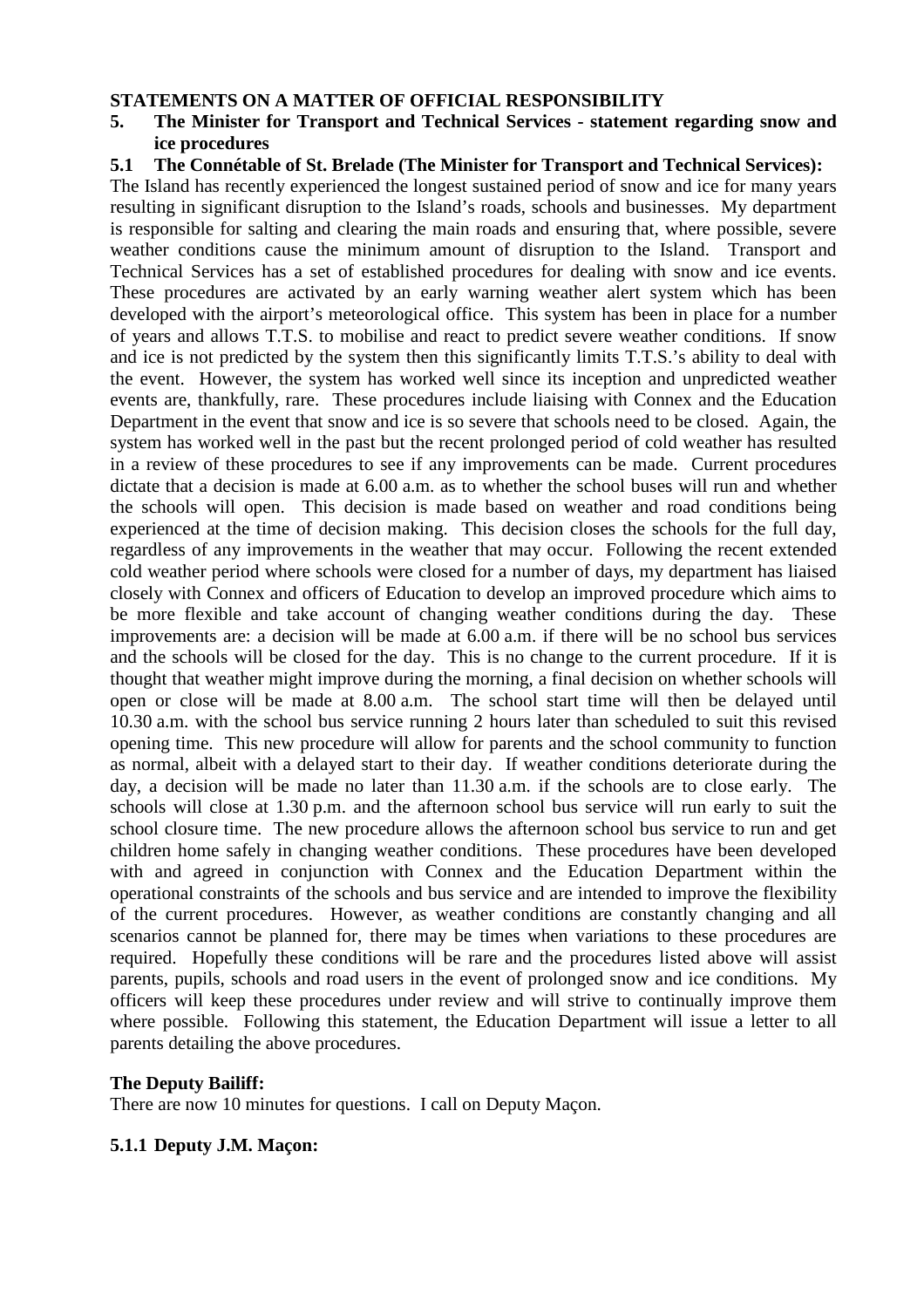A comment from one of my constituents over the period did comment how the website gov.je was not updated. Can the Minister give an undertaking that when these decisions are made that the decisions are promptly updated on to the website?

# **The Connétable of St. Brelade:**

Yes, I shall ensure that happens.

## **5.1.2 The Connétable of St. Mary:**

As a working mother with children at school who use the bus service, I find the idea of perhaps a delayed start until 10.30 a.m., with announcements being made at 8.00a.m., to be quite concerning. What parents need is a certainty, they need to be able to plan their day; we are talking about parents who need to not only change the time they get their children to the bus stop, we are talking about parents who need to arrange alternative childcare, parents who need to contact their employers to make their own arrangements. Surely it is much better to bite the bullet and to say: "No, the schools will not open" if there is any doubt and to make that decision as early as possible in the day. Will the Minister comment?

### **The Connétable of St. Brelade:**

Yes, I think, unfortunately, the weather is not as predictable as we might like and there are variable conditions and I think it really would not be acceptable to close schools if we just get the slightest flutter of snow. We are often criticised, and Education is often criticised, for doing that and I think there has to be a balanced judgment on this. In the event of extreme conditions, the parents will have their own difficult issues in getting to work and, clearly, decisions on the hoof will have to be made on the day.

[12:30]

# **5.1.3 The Connétable of St. Mary:**

The last time this happened, we had had a forecast which forecast the snow closing in between 1.00 p.m. and 2.00 p.m., we had had that for the last day and a half, and still the schools did not take an early decision. Parents need certainty. The loss of productivity must surely outweigh this. This does not happen very often. The loss of one or 2 school days is to be lamented but, put against the rest of the problems that arise, surely the Minister can see my concerns.

#### **The Connétable of St. Brelade:**

The department feel, in conjunction with Education and Connex, that the procedures put in place are, on balance, the best and one hopes that the events that we experienced last month will not be repeated but we feel that this is the best route forward.

# **5.1.4 Deputy R.G. Le Hérissier:**

In contrast to Deputy Maçon's technically savvy constituents, I wonder if the Minister could, with the Education Department, liaise to ensure that at predictable and certain times people can tune into the steam Radio and get a clear announcement.

#### **The Connétable of St. Brelade:**

I agree; that would be most appropriate.

### **5.1.5 Deputy A.K.F. Green of St. Helier:**

I am a little bit confused because we talk about extreme weather conditions. It is my experience over here, 2 snowflakes and we are off the road. Procedures are fine but what plans does the Minister have to equip the bus service, not excessively, but with better equipment so that they can cope and we could have some buses running rather than everything off the road at the sign of the first snowflakes?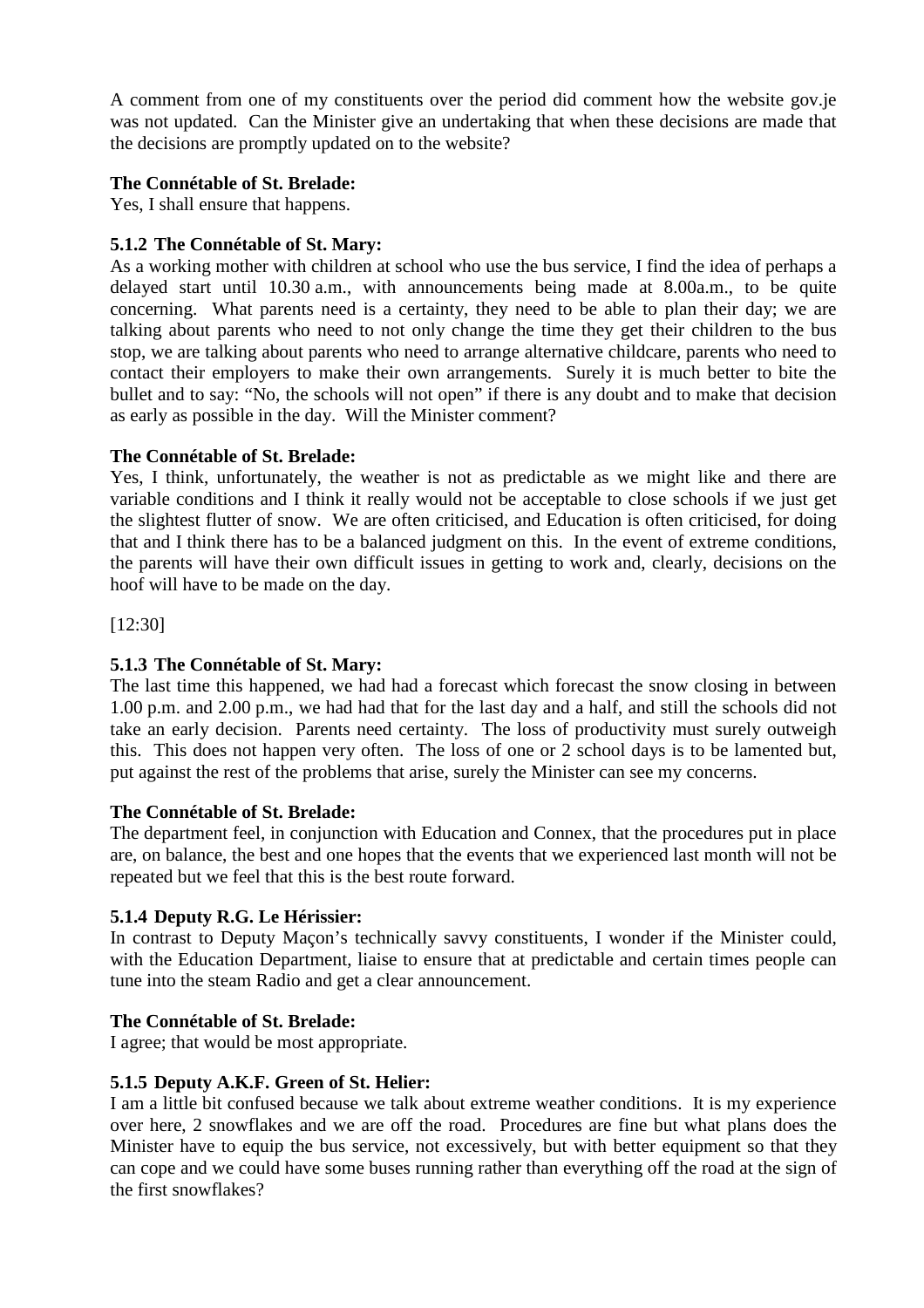## **The Connétable of St. Brelade:**

The department has had robust discussions with Connex on the matter of the experiences over the last month and it is considered that there should be an encouragement course, perhaps drivertraining in snowy conditions and the equipment of a few key buses on key routes with suitable chains.

## **5.1.6 The Connétable of St. Mary:**

**[Aside]** Notwithstanding what the Minister has said, my ultimate concern from my own point of view as a parent was the safety of my child, bearing in mind that where we are there are no bus shelters; the children are left on the main road in what is bad conditions. Because of a failure to crystallise a time for deciding whether to open or close the school, I was left with a child 5 miles away from me, the opposite end of the Island, and was told suddenly: "And the bus will not come." So I really do think the Minister needs to think this through a little bit more carefully.

#### **The Deputy Bailiff:**

Is that a question?

### **The Connétable of St. Mary:**

Will he undertake, before he totally revises policy and gets the Minister for Education to write to all parents, to give this one more thought?

#### **The Connétable of St. Brelade:**

I am not clear quite what the Connétable expects me to achieve. We feel that our revised procedures, as outlined, indicates to parents what decision is going to be made and when and procedures for promulgations to the public I think are crucial. I picked up the comments of Deputy Maçon and Deputy Le Hérissier. I think that is probably, on balance, the best we can do and there has to be a degree of communication with the parents by the schools and I think we will achieve what needs to be achieved by following this route.

#### **5.1.7 The Deputy of St. John:**

Will the Minister review the Connex contract in relation to snow problems? But also, when the new contract for a bus service will be put out in the next few months, will you assure this House that a portion of that contract will also cover bad weather conditions within it?

#### **The Connétable of St. Brelade:**

Yes. The department is focused quite clearly on ensuring that takes place.

#### **5.1.8 The Deputy of St. Peter:**

In the Minister's robust conversations with Connex, can he give us some indication as to how they reacted to the idea of putting on chains and driver training?

#### **The Connétable of St. Brelade:**

Yes. Connex is keen to work with the department to achieve what has to be seen to be a satisfactory arrangement, not only with the schools but also the public, and I would add that all the T.T.S. Department vehicles are, in fact, fitted with chains so there has to be a bit of a balance on cost. This is possibly a once in 7 or 8-year incident and we have to balance the amount of chains that need to be kept.

#### **5.1.9 Deputy D.J. De Sousa:**

Bearing in mind the Minister's answer to the last question, yet this appears to have happened consistently for the last 3 years that I know of.

#### **The Deputy Bailiff:**